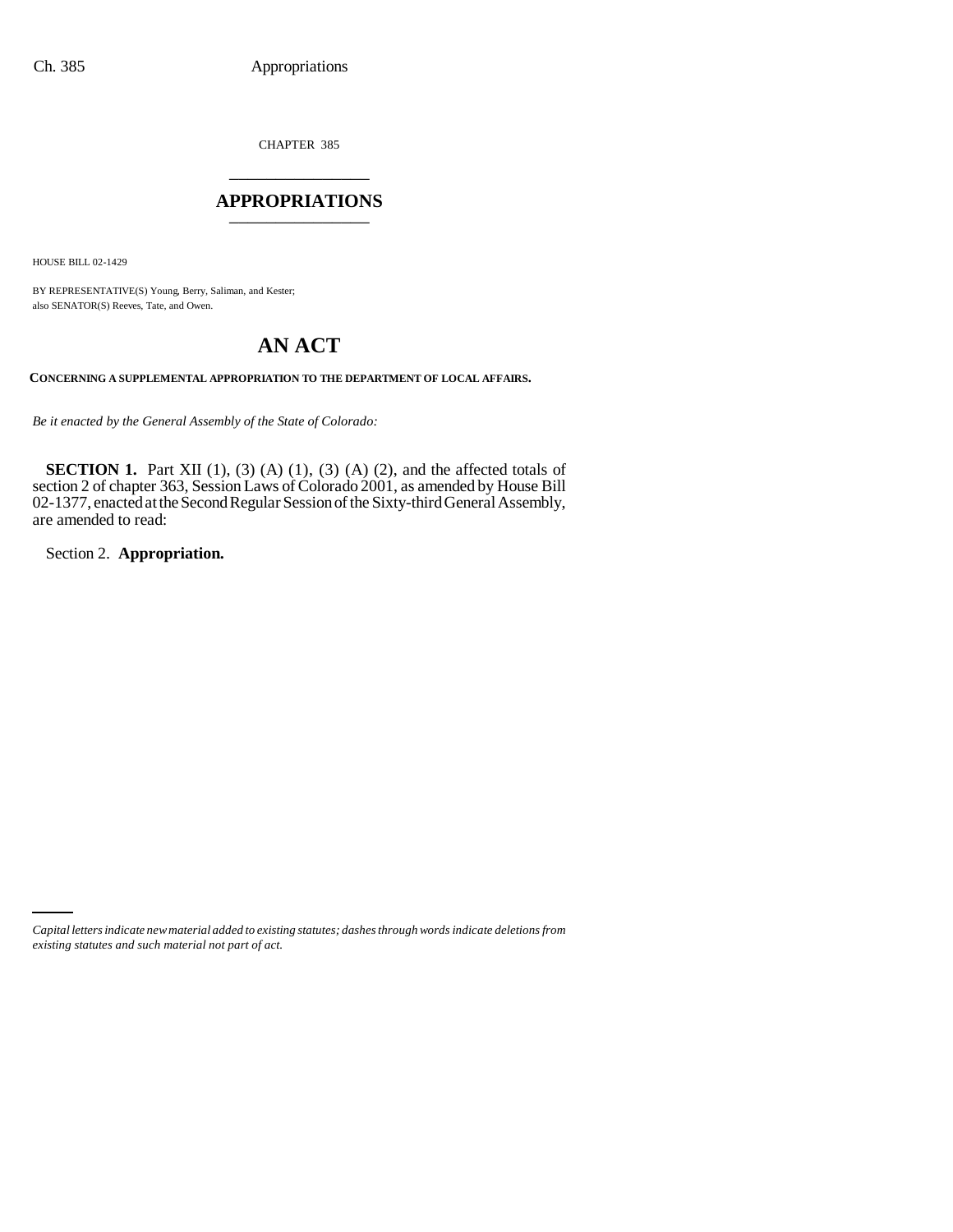|                                 |                                      |              | APPROPRIATION FROM            |                                                |                      |                                              |                                |  |  |
|---------------------------------|--------------------------------------|--------------|-------------------------------|------------------------------------------------|----------------------|----------------------------------------------|--------------------------------|--|--|
|                                 | <b>ITEM &amp;</b><br><b>SUBTOTAL</b> | <b>TOTAL</b> | <b>GENERAL</b><br><b>FUND</b> | <b>GENERAL</b><br><b>FUND</b><br><b>EXEMPT</b> | CASH<br><b>FUNDS</b> | <b>CASH</b><br><b>FUNDS</b><br><b>EXEMPT</b> | <b>FEDERAL</b><br><b>FUNDS</b> |  |  |
|                                 | \$                                   | \$           | \$                            | \$                                             | \$                   | \$<br>\$                                     |                                |  |  |
|                                 |                                      |              |                               | <b>PART XII</b>                                |                      |                                              |                                |  |  |
|                                 |                                      |              |                               |                                                |                      |                                              |                                |  |  |
|                                 |                                      |              |                               | DEPARTMENT OF LOCAL AFFAIRS                    |                      |                                              |                                |  |  |
| (1) EXECUTIVE DIRECTOR'S OFFICE |                                      |              |                               |                                                |                      |                                              |                                |  |  |
| <b>Personal Services</b>        | 968,766                              |              | 704,208                       |                                                |                      | $264,558(T)^{a}$                             |                                |  |  |
|                                 |                                      |              | $(8.0$ FTE)                   |                                                |                      | $(6.0$ FTE)                                  |                                |  |  |
| Health, Life, and Dental        | 408,247                              |              | 284,972                       |                                                | 12.905 <sup>b</sup>  | $42,259^{\circ}$                             | 68,111                         |  |  |
| Short-term Disability           | 5,590                                |              | 3,934                         |                                                | $173^b$              | 567 <sup>c</sup>                             | 916                            |  |  |
| Salary Survey and Senior        |                                      |              |                               |                                                |                      |                                              |                                |  |  |
| <b>Executive Service</b>        | 446,959                              |              | 331,973                       |                                                | $13,126^b$           | $23,046^{\circ}$                             | 78,814                         |  |  |
|                                 | 427,469                              |              | 312,483                       |                                                |                      |                                              |                                |  |  |
| Anniversary Increases           | 107,292                              |              | 80,627                        |                                                | $2,874^b$            | $4,826^\circ$                                | 18,965                         |  |  |
|                                 | 87,802                               |              | 61,137                        |                                                |                      |                                              |                                |  |  |
| Workers' Compensation           | 16,878                               |              | 15,914                        |                                                | 289 <sup>b</sup>     | $675^\circ$                                  |                                |  |  |
| <b>Operating Expenses</b>       | 157,805                              |              | 144,211                       |                                                | $2,332^b$            | $2,265(T)^{d}$                               | 8,997                          |  |  |
|                                 | 152,805                              |              | 139,211                       |                                                |                      |                                              |                                |  |  |
| Legal Services for $1,949$      |                                      |              |                               |                                                |                      |                                              |                                |  |  |
| 1,687 hours                     | 113,880                              |              | 99,448                        |                                                | 4.733 <sup>b</sup>   | $5,843^{\circ}$                              | 3,856                          |  |  |
|                                 | 98,545                               |              | 84,113                        |                                                |                      |                                              |                                |  |  |
| Purchase of Services from       |                                      |              |                               |                                                |                      |                                              |                                |  |  |
| <b>Computer Center</b>          | 5,105                                |              | 5,105                         |                                                |                      |                                              |                                |  |  |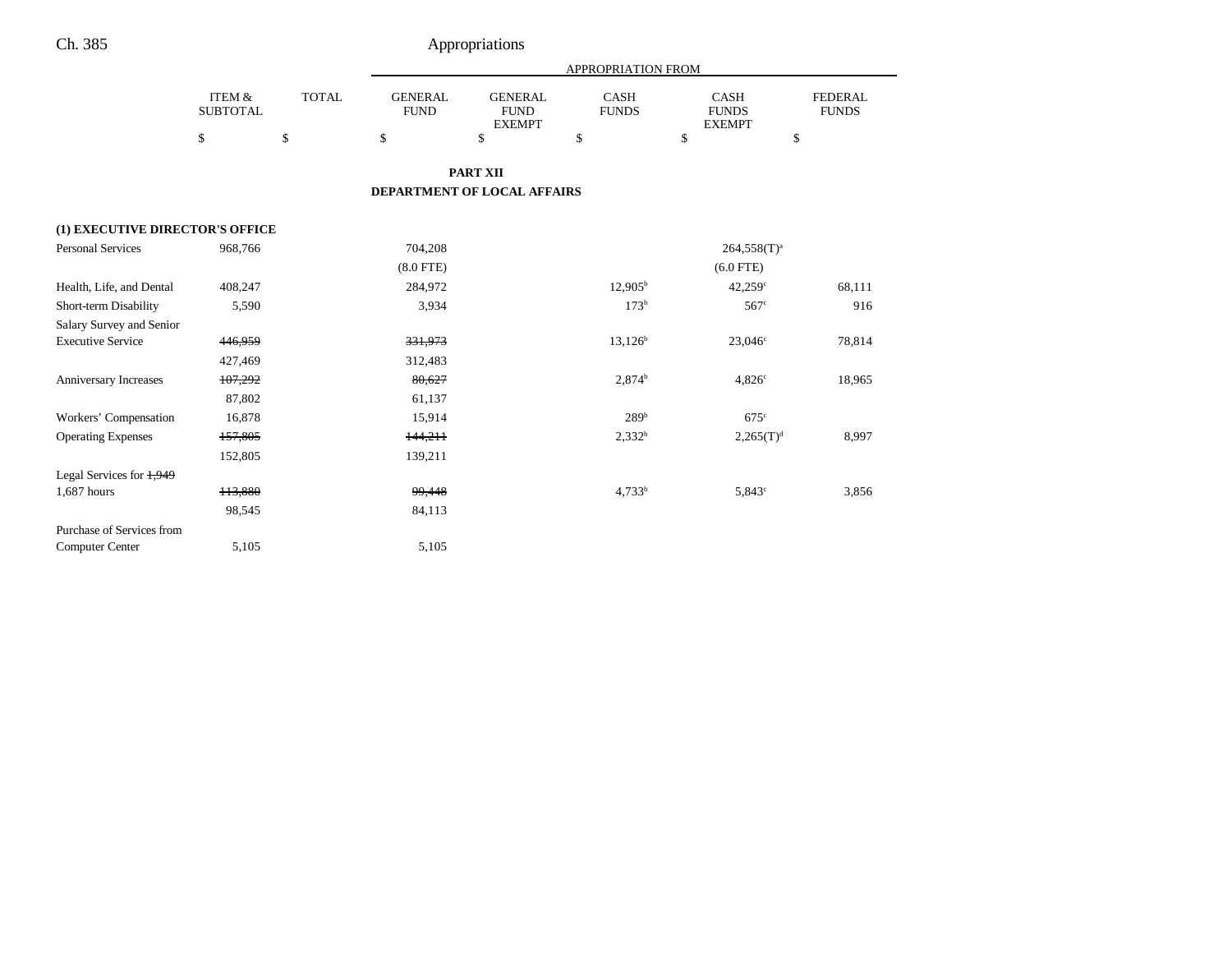| Payment to Risk                     |         |           |         |                      |                       |        |
|-------------------------------------|---------|-----------|---------|----------------------|-----------------------|--------|
| Management and Property             |         |           |         |                      |                       |        |
| Funds                               | 25,822  |           | 24,077  | 742 <sup>b</sup>     | 1,003 <sup>c</sup>    |        |
| Vehicle Lease Payments              | 134,607 |           | 134,607 |                      |                       |        |
| <b>Information Technology</b>       |         |           |         |                      |                       |        |
| <b>Asset Maintenance</b>            | 97,679  |           | 57,929  | 3,600 <sup>b</sup>   | $11,400^{\circ}$      | 24,750 |
| <b>Leased Space</b>                 | 38,552  |           | 21,337  |                      | $2,672(T)^e$          | 14,543 |
| Capitol Complex Leased              |         |           |         |                      |                       |        |
| Space                               | 384,738 |           | 303,018 | $5,906$ <sup>f</sup> | $17,997(T)^{g}$       | 57,817 |
| <b>Moffat Tunnel</b>                |         |           |         |                      |                       |        |
| Improvement District <sup>167</sup> | 81,000  |           |         | $21,000^h$           | $60,000$ <sup>i</sup> |        |
| <b>Workforce Development</b>        |         |           |         |                      |                       |        |
| Council                             | 275,000 |           |         |                      | $275,000(T)^{j}$      |        |
|                                     |         |           |         |                      | $(4.0$ FTE)           |        |
|                                     |         | 3,267,920 |         |                      |                       |        |
|                                     |         | 3,208,605 |         |                      |                       |        |

<sup>a</sup> This amount shall be from indirect cost recoveries.

<sup>b</sup> These amounts shall be from various sources of cash funds.

c These amounts shall be from various sources of cash funds exempt.

<sup>d</sup> Of this amount, \$1,300 shall be from state agency user charges for the sale of information and \$965 shall be from the Local Government Severance Tax Fund, which is transferred from the Local Government Mineral and Energy Impact Grants and Disbursements line item.

e Of this amount, \$1,781 shall be from the Local Government Severance Tax Fund created in Section 39-29-110, C.R.S., and \$891 shall be from the Local Government Mineral Impact Fund created in Section 34-63-102, C.R.S. These amounts are transferred from the Local Government Mineral and Energy Impact Grants and Disbursements line item.

f Of this amount, \$1,710 shall be from the Search and Rescue Fund pursuant to Section 33-1-112.5, C.R.S., \$1,614 shall be from the Nonresidential Structure Regulation Fund pursuant to Section 24-32-1905, C.R.S., and \$2,582 shall be from the Colorado Water Resources and Power Development Authority pursuant to Section 37-95-107.6, C.R.S.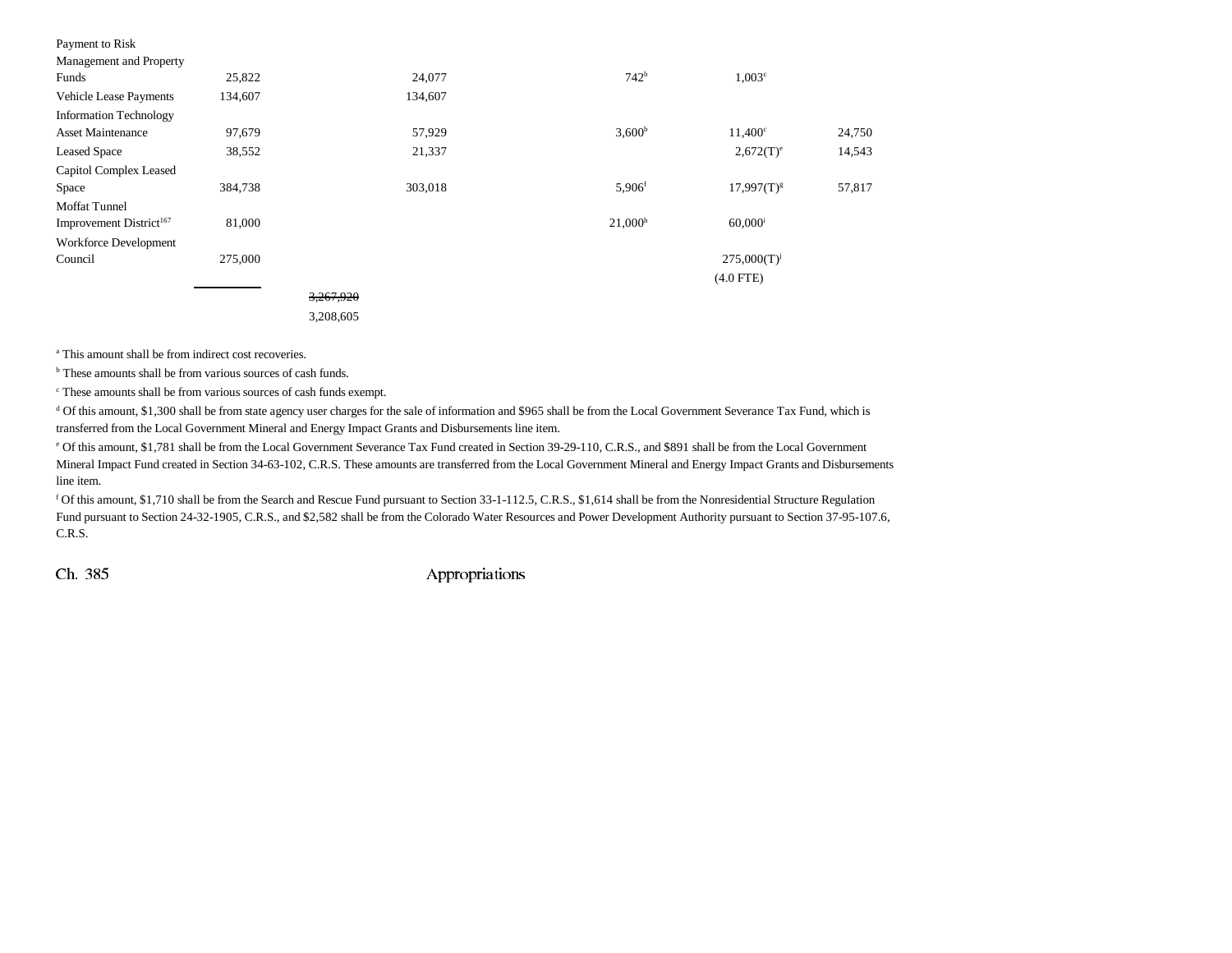# Ch. 385 Appropriations

|                 |       |             | APPROPRIATION FROM |              |               |              |  |
|-----------------|-------|-------------|--------------------|--------------|---------------|--------------|--|
| ITEM &          | TOTAL | GENERAL     | <b>GENERAL</b>     | CASH         | CASH          | FEDERAL      |  |
| <b>SUBTOTAL</b> |       | <b>FUND</b> | <b>FUND</b>        | <b>FUNDS</b> | <b>FUNDS</b>  | <b>FUNDS</b> |  |
|                 |       |             | <b>EXEMPT</b>      |              | <b>EXEMPT</b> |              |  |
| ሖ<br>Φ          |       |             |                    |              |               |              |  |

g Of this amount, \$11,335 shall be from the Local Government Severance Tax Fund, \$5,667 shall be from the Local Government Mineral Impact Fund, and \$995 shall be from Limited Gaming Funds appropriated to the Department of Revenue. The Severance Tax and Mineral Impact amounts are transferred from the Local Government Mineral and Energy Impact Grants and Disbursements line item.

h This amount shall be from the Moffat Tunnel Cash Fund pursuant to Section 32-8-126, C.R.S.

i This amount shall be from reserves in the Moffat Tunnel Cash Fund pursuant to Section 32-8-126, C.R.S.

j This amount shall be from federal funds transferred to the Department of Local Affairs from other state agencies.

### **(3) COMMUNITY DEVELOPMENT**

#### **(A) Division of Housing**

| (1) Administration              |           |                 |                       |                  |             |
|---------------------------------|-----------|-----------------|-----------------------|------------------|-------------|
| <b>Personal Services</b>        | 1,572,159 | 650,073         | $15,572^{\circ}$      | $397,591(T)^{b}$ | 508,923     |
|                                 |           | $(15.0$ FTE $)$ | $(0.5$ FTE $)$        | $(2.6$ FTE $)$   | $(8.8$ FTE) |
| <b>Operating Expenses</b>       | 159,944   | 32,633          |                       | $12,382(T)^{b}$  | 114,929     |
|                                 | 157,444   | 30,133          |                       |                  |             |
| <b>Housing Seminars</b>         | 12,695    |                 | $12,695^{\circ}$      |                  |             |
| <b>Indirect Cost Assessment</b> | 192,370   |                 | $21.372$ <sup>d</sup> |                  | 170,998     |
|                                 | 1,937,168 |                 |                       |                  |             |
|                                 | 1,934,668 |                 |                       |                  |             |

a This amount shall be from the Manufactured Home Fund pursuant to Section 6-1-603, C.R.S.

b Of these amounts, \$300,000 shall be from the Local Government Severance Tax Fund pursuant to Section 39-29-110, C.R.S., and \$109,973 shall be from indirect cost recoveries. The Severance Tax amount is transferred from the Local Government Mineral and Energy Impact Grants and Disbursements line item.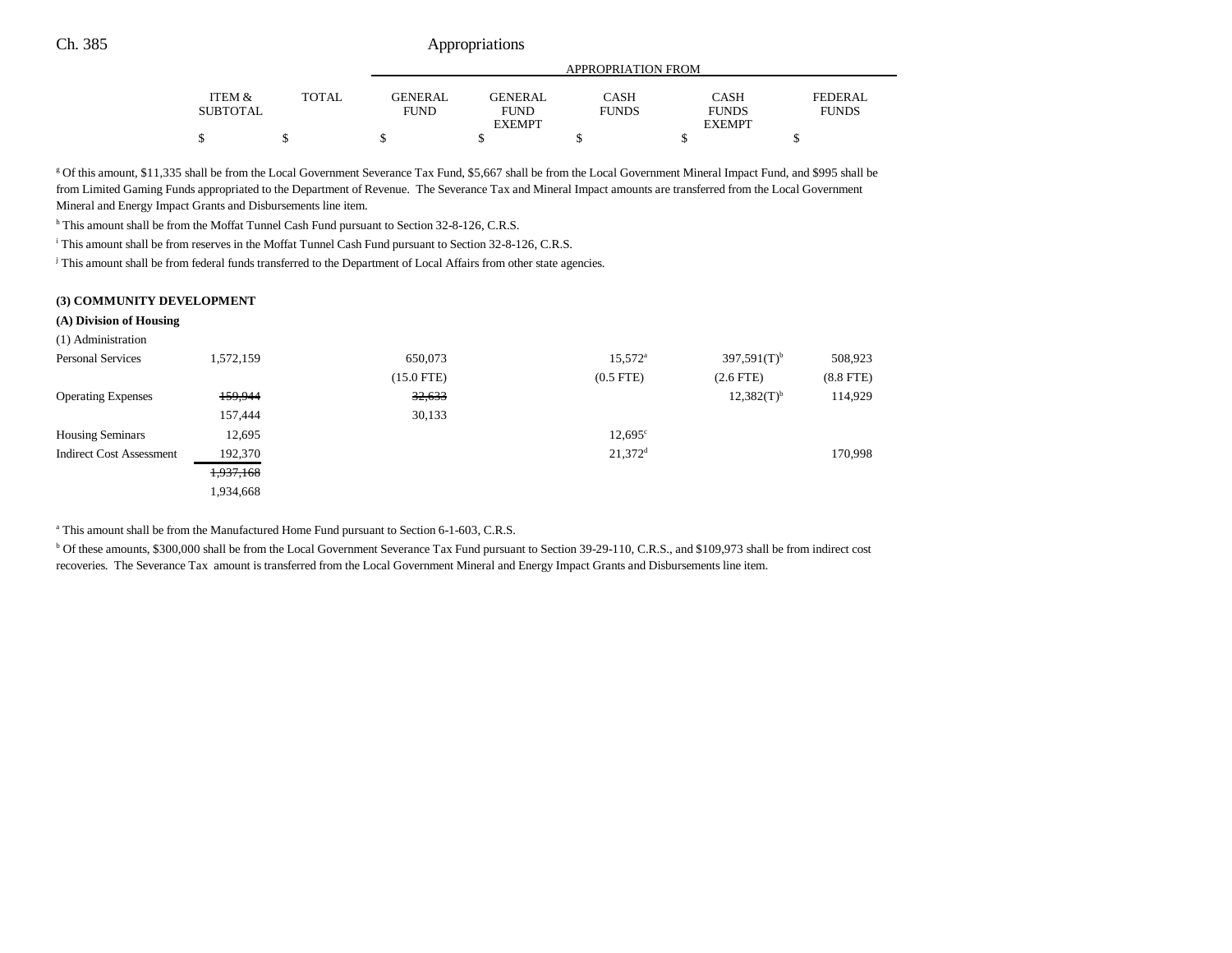c This amount shall be from fees paid by seminar participants.

d This amount shall be from the Nonresidential Structure Regulation Fund pursuant to Section 24-32-1905, C.R.S.

# 26,481,660

26,479,160

# **(B) Division of Local Government**

| (2) Field Services              |             |              |                           |                          |             |
|---------------------------------|-------------|--------------|---------------------------|--------------------------|-------------|
| Program Costs                   | 1,990,686   | 453,816      |                           | $1,210,103(T)^a$         | 326,767     |
|                                 |             | $(11.0$ FTE) |                           | $(10.1$ FTE)             | $(4.8$ FTE) |
| <b>Community Development</b>    |             |              |                           |                          |             |
| Block Grant (Business and       |             |              |                           |                          |             |
| Infrastructure                  |             |              |                           |                          |             |
| Development)                    | 8,091,499   |              |                           |                          | 8,091,499   |
| <b>Local Government Mineral</b> |             |              |                           |                          |             |
| and Energy Impact Grants        |             |              |                           |                          |             |
| and Disbursements               | 59,269,242h |              | $21,000,000$ <sup>b</sup> | 38,269,242 <sup>c</sup>  |             |
| <b>Local Government Limited</b> |             |              |                           |                          |             |
| <b>Gaming Impact Grants</b>     | 5,050,000   |              |                           | $5,050,000$ <sup>d</sup> |             |
| Search and Rescue Program       | 480,000     |              | 390,000 <sup>e</sup>      | $90,000$ <sup>f</sup>    |             |
|                                 |             |              | $(0.3$ FTE $)$            |                          |             |
| Colorado Heritage               |             |              |                           |                          |             |
| <b>Communities Fund</b>         | 190,775     | 190,775      |                           |                          |             |
|                                 | 88,775      | 88,775       |                           |                          |             |
| Colorado Heritage               |             |              |                           |                          |             |
| <b>Communities Grants</b>       | 190,775     |              |                           | 190,775                  |             |
|                                 | 88,775      |              |                           | 88,775 <sup>g</sup>      |             |
|                                 |             |              |                           |                          |             |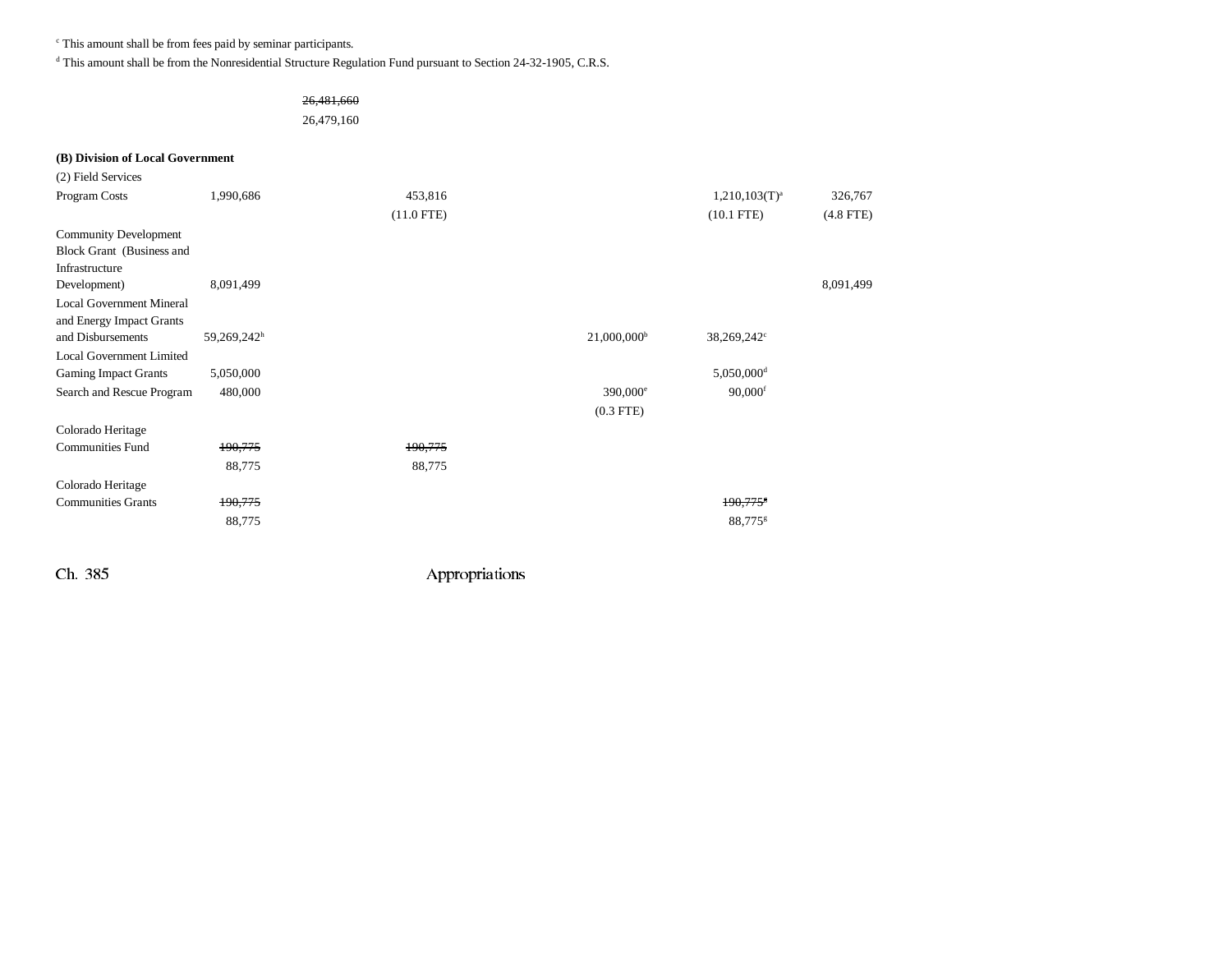# Ch. 385 Appropriations

|                                 |                           | <b>APPROPRIATION FROM</b> |                               |                                                |                             |                                              |                                |
|---------------------------------|---------------------------|---------------------------|-------------------------------|------------------------------------------------|-----------------------------|----------------------------------------------|--------------------------------|
|                                 | ITEM &<br><b>SUBTOTAL</b> | <b>TOTAL</b>              | <b>GENERAL</b><br><b>FUND</b> | <b>GENERAL</b><br><b>FUND</b><br><b>EXEMPT</b> | <b>CASH</b><br><b>FUNDS</b> | <b>CASH</b><br><b>FUNDS</b><br><b>EXEMPT</b> | <b>FEDERAL</b><br><b>FUNDS</b> |
|                                 | \$                        | \$                        | \$                            | D                                              | ¢<br>Ф                      | \$                                           | \$                             |
| <b>Rural Telecommunications</b> |                           |                           |                               |                                                |                             |                                              |                                |
| Grants                          | <b>H4,400</b>             |                           | 114,400                       |                                                |                             |                                              |                                |
|                                 | 100,000                   |                           | 100,000                       |                                                |                             |                                              |                                |
|                                 |                           | <del>75,377,377</del>     |                               |                                                |                             |                                              |                                |
|                                 |                           | 75,158,977                |                               |                                                |                             |                                              |                                |
|                                 |                           |                           |                               |                                                |                             |                                              |                                |

<sup>a</sup> Of this amount, \$817,524 shall be from the Local Government Severance Tax Fund, \$158,762 shall be from the Local Government Mineral Impact Fund, \$59,339 shall be from Limited Gaming Funds appropriated to the Department of Revenue, \$143,045 are from indirect cost recoveries, and \$31,433 shall be from funds transferred from the Economic Development Commission in the Governor's Office. The Severance Tax and Mineral Impact amounts are transferred from the Local Government Mineral and Energy Impact Grants and Disbursements line item.

<sup>b</sup> This amount shall be from the Local Government Severance Tax Fund pursuant to Section 39-29-110, C.R.S.

c Of this amount, \$18,769,242 shall be from reserves in the Local Government Severance Tax Fund and \$19,500,000 shall be from the Local Government Mineral Impact Fund, pursuant to Section 34-63-102, C.R.S., which is comprised of federal mineral leasing revenues and the existing fund balance.

<sup>d</sup> This amount shall be from the fund balance in the Local Government Limited Gaming Impact Fund, which consists of funds transferred from the Limited Gaming Fund in the Department of Revenue in the prior fiscal year, pursuant to Sections 12-47.1-701 and 12-47.1-1601, C.R.S.

e This amount shall be from the Search and Rescue Fund pursuant to Section 33-1-112.5, C.R.S.

f This amount shall be from reserves in the Search and Rescue Fund pursuant to Section 33-1-112.5, C.R.S.

<sup>g</sup> This amount shall be from the Colorado Heritage Communities Fund pursuant to Section 24-32-3207, C.R.S.

h Of this amount, at least \$1,970,000 shall be awarded as grants for affordable housing purposes and at least \$530,000 shall be awarded as grants to local governments to address planning/growth issues and to develop master plans.

### **TOTALS PART XII**